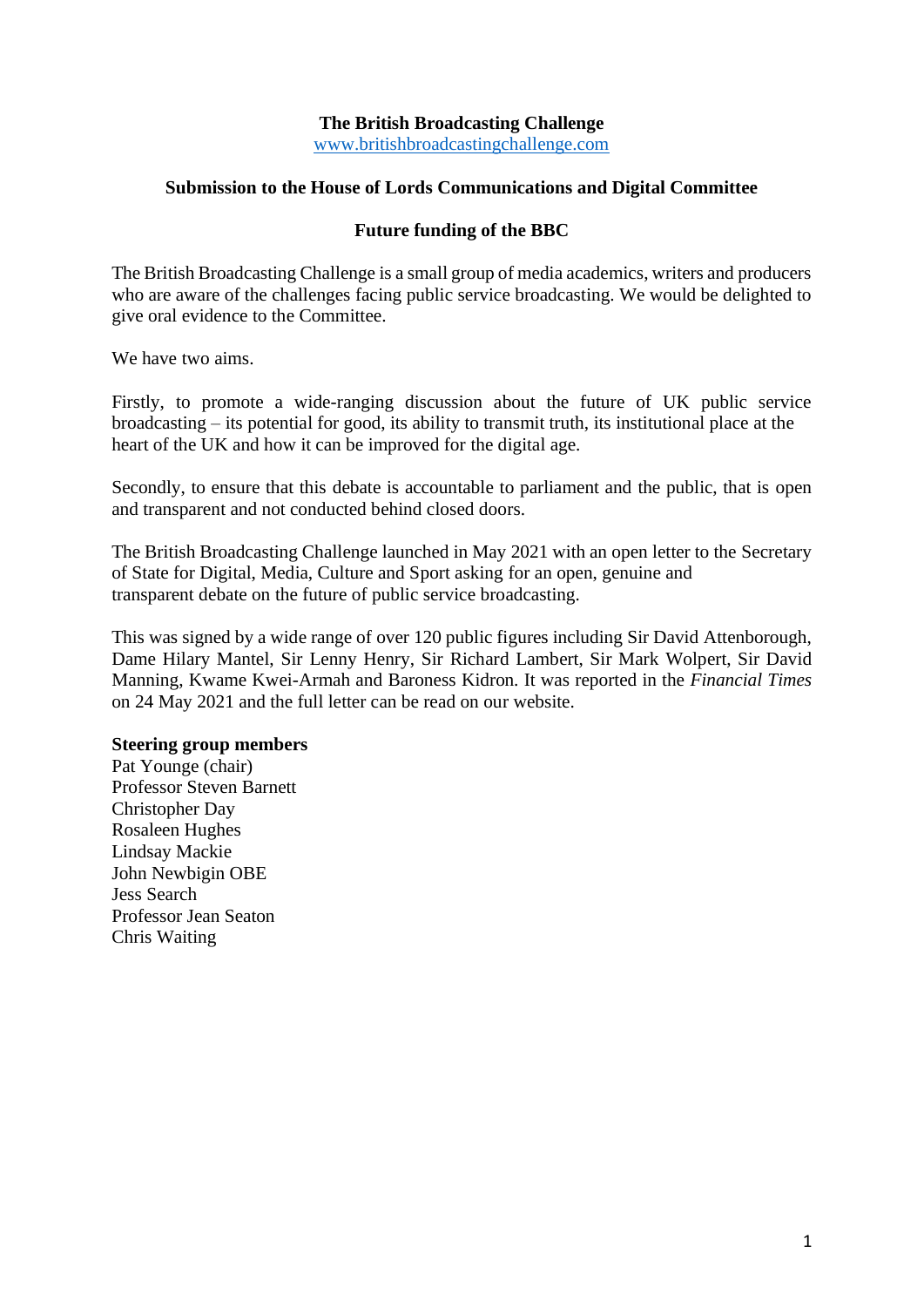### **What is the purpose of a national broadcaster and how should it be funded?**

### **The BBC – our national broadcaster**

In the UK we are fortunate to have a system of public service broadcasting which is unique in the world, and in the BBC we have a national broadcaster which is the cornerstone of that ecosystem. We believe it is imperative that it receives sufficient funding, via a mechanism which protects, promotes and augments its operational and editorial independence, to enable it to continue to serve the British public. We, the British Broadcasting Challenge, believe that the purpose of a national broadcaster is to be 'For Us, By Us and About Us'.<sup>i</sup>

For Us - For a hundred years the BBC has provided the British public, and the world, with trusted and impartial information which has generated informed and civilised debate. It has enriched our cultural life with music and the arts, entertainment, drama and comedy, on TV, radio and online. It has generated shared audience experiences which bring the nation together, from *Doctor Who*, to *Strictly* to *Blue Planet*. At times of crisis it has provided the essential societal glue, from the second world war through to the most recent pandemic.

By Us – The BBC's long history as a storied content producer has provided a strong talent pipeline for the whole UK industry, and its record of technological innovation has positioned the UK as a global technical leader. Since its inception the BBC has offered opportunities to women which were rare elsewhere. It has led the way in the portrayal and employment of under-represented ethnic minorities and their issues. The BBC's move to Salford kick-started the establishment of Media City which offers quality employment in an economically deprived region. The BBC is continuing its drive to increase its regionally based production, at considerable financial cost to itself and over half its production staff are based outside London.<sup>ii</sup>

About Us – the BBC reflects the national and regional diversity within the UK. In doing so it celebrates both the things which unite us and those which make us different. Its programmes whether they are news and current affairs, soaps, drama or children's television, have a specifically British content and context which is usually lacking in programmes made for an international audience, and is in stark contrast to the content offered on subscription-based streaming services. Local radio is an important source of reliable news and information at a community level where other sources are largely absent, and the nations' and local news bulletins are the most watched shows on UK television most evenings.

The BBC is the cornerstone of the whole public service broadcasting ecosystem and the benchmark for other UK broadcasters. It innovates both technically (the iPlayer) and creatively. It has backed new formats from independent producers, such as *Bake Off*, which, once successful, are frequently copied by commercial broadcasters after the BBC has taken the initial risk. It provides programmes such as those for children and local radio for which commercial broadcasters have little financial incentive.

We believe that the BBC must continue to be independent, impartial and free at the point of use. This is the only way in which it can continue to be the national asset it is now, which nourishes our collective sense of identity and our civic health in an age of disinformation and conspiracy theories. We live in an age where disinformation, misinformation and malinformation are rife and people increasingly have to pay for well-researched and trustworthy information.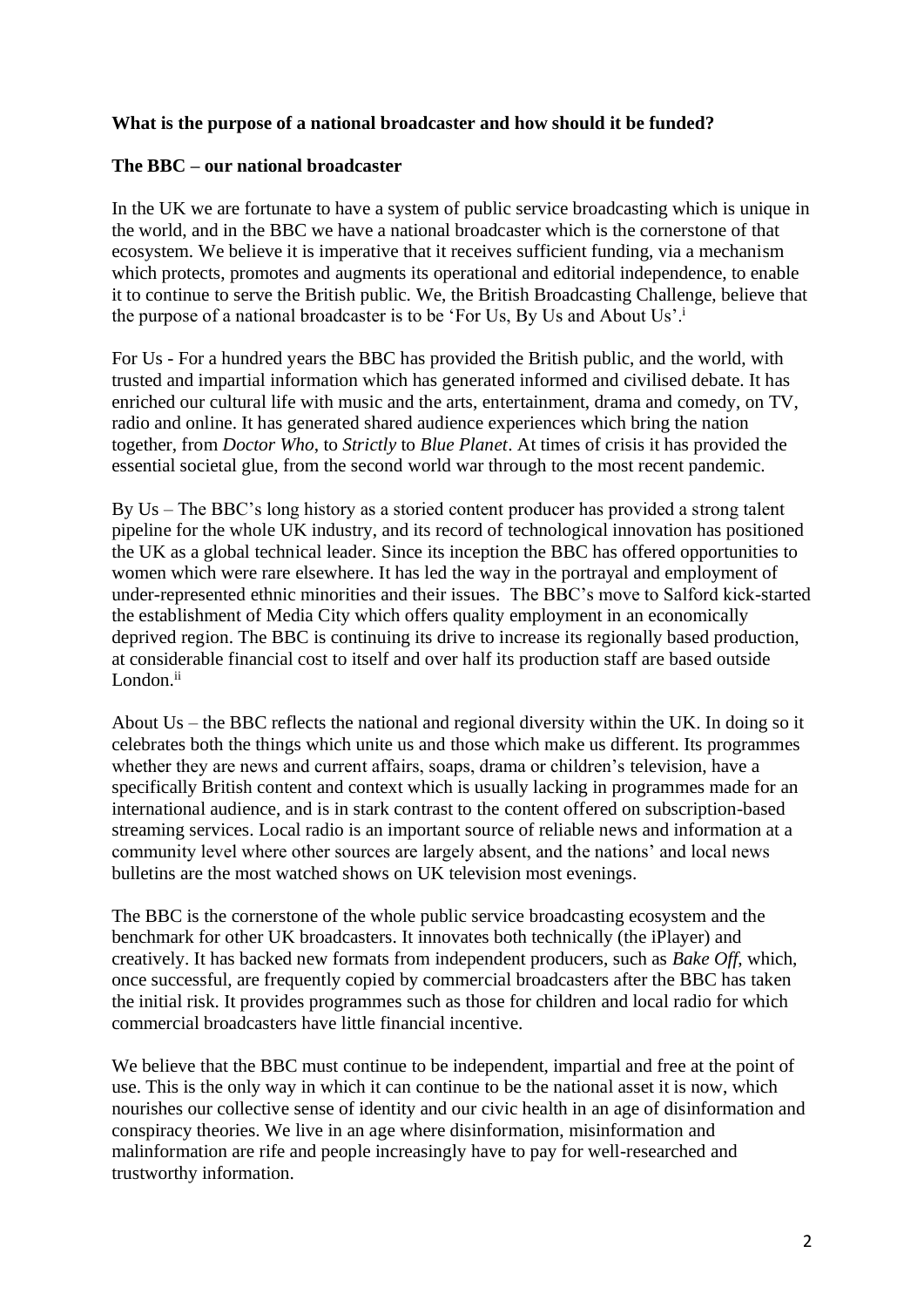Elites have always had access to good information, but as more people use social media to tell them what they want to hear it is essential that everyone has access to *free* trustworthy and impartial information. If not, we risk going down the path of the United States, where many people refuse to accept factual information unless it comes from sources they agree with; just compare the acceptance of the Brexit outcome to the response to Donald Trump's defeat in the 2020 presidential election.

Research has shown that the BBC is trusted more than any other news source. They trust it because of its reputation and long expertise in impartial reporting which dates back to before the second world war. Governments of all parties have at times found the BBC's impartial and independent reporting an irritant. While it may sometimes fall short of its own rigorously high editorial standards it has demonstrated a remarkable, indeed almost unique, capacity to recognise and remedy that.

We believe that the BBC's independence is necessary for it to continue to be a source of British soft power around the world. This government has explicitly recognised that an independence from state direction is essential to the influence of British soft power and cites the fact that the BBC is the most trusted broadcaster worldwide.<sup>iii</sup>

During 2020 and the Covid pandemic the BBC's news websites recorded the highest reach of any international media organisation in the world. There was a huge surge in visits to BBC world language websites to find comprehensive coverage, video-explainers and fact-checking pieces. In 2020 the BBC was the second most trusted news source in the US, second only to local news.<sup>iv</sup> The war in Ukraine has demonstrated with terrible clarity the vital role that the BBC plays in bringing trusted news and information to parts of the globe that have little or no access to accurate reporting.

## **How should the BBC be funded?**

We believe that the BBC as the UK national broadcaster must continue to have scope, reach and scale. If it is shrunk the whole ecosystem of public service broadcasting will be seriously damaged. We should examine carefully the motivation of those who advocate a smaller BBC and ask what content or services they believe should be sacrificed: invariably, these questions lead to myriad different (and conflicting) answers, with vigorous campaigns launched to save whatever favoured services are being threatened with closure, as with 6 Music in 2010 and the Asian network in 2010.

If the BBC is to maintain its scope, scale and reach, nationally and internationally, we believe that it should receive sufficient funding to fulfil its remit and not suffer death by a thousand cuts, most of which have been imposed with no public debate. Since 2010 the BBC has seen a cut in the real value of its funding of 25%.<sup>v</sup> The licence fee was frozen between 2010 and 2017 and from 2022 it will be frozen for two more years before rising in line with inflation. Since general inflation is now running at around 4% and production inflation in the television industry is estimated to be approaching 25% in some areas like drama and talent this will mean a further decline in the real value of its funding.

The BBC is a national broadcaster and not a state broadcaster, its independence from government is crucial and for it be truly independent, and perceived to be so, we believe that its source of funding needs to be separate from general taxation.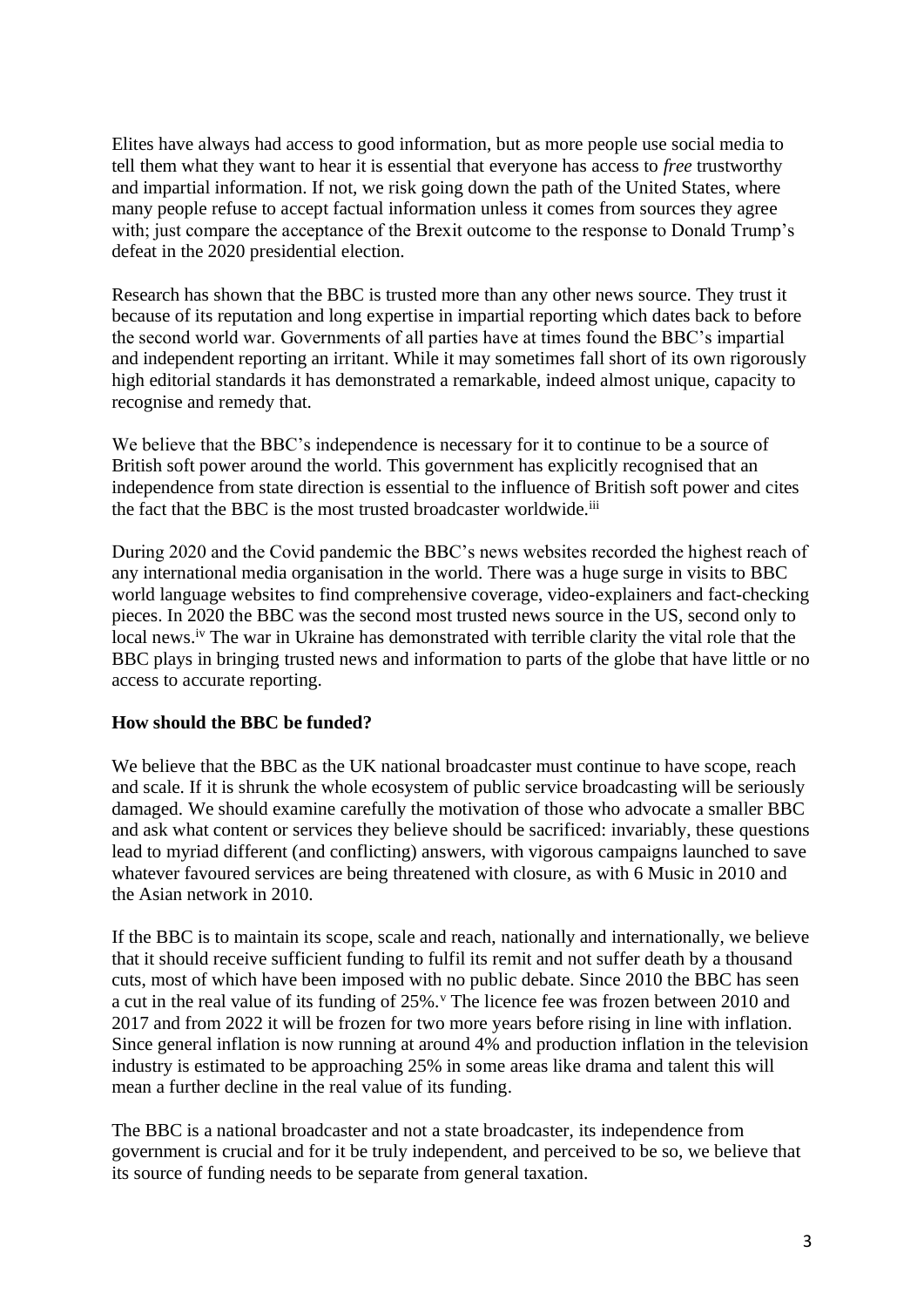The licence fee serves as the guarantee of the BBC's independence but in recent years it has come under attack. Rather like the House of Lords itself it has been criticised as an outdated anachronism. We believe that while the licence fee may be imperfect it has worked effectively in practice and that its detractors have peddled a number of myths.

It has been criticised as regressive and a compulsory tax on people who cannot afford it. The licence fee is currently £159, which amounts to 43 pence a day or £3.05 a week. Given that it funds 8 national TV stations, 10 national radio stations, a network of regional and local radio stations and one of the most visited online sites in the world, we believe it represents astonishing value for money. A subscription to Sky is £312 (£492 with Sky sports) and a basic subscription to Netflix which produces nothing like the range of the BBC's programmes is £120.

If the most recent settlement had allowed the licence fee to rise in line with general inflation it would have risen by 2 pence a day or 13.4 pence a week.<sup>vi</sup> While in no way belittling the plight of hard-pressed people on low incomes this is a tiny proportion of the increase in the cost of living compared to the rise in prices of food and fuel. It is hard to escape the judgment that the BBC's cultural critics and commercial rivals have disingenuously singled out the licence fee as a major burden on poor households, out of a desire to constrain the BBC rather than out of any meaningful compassion for the poor.

It is also claimed that people who do not watch or listen to the BBC are forced to pay for it. But verified research has shown that over 90% of households access the BBC in some form each week.<sup>vii</sup> An experiment where households who claimed they did not want the BBC were deprived of it for nine days showed that most of them then realised how much they valued it and changed their minds.<sup>viii</sup>

We are not opposed to reform of the funding system, but some methods proposed as an alternative to the licence fee bring with them considerable defects. General taxation is used by many countries to fund a national broadcasting system but research has demonstrated that this leads to political pressure and consistent under-funding. ix For this reason it was rejected by the DCMS Select Committee in 2015.

Subscription has been touted as a way to make the BBC more commercially self-reliant and remove a regressive burden. It has been claimed that the increased popularity of streaming services demonstrates that this is a viable path for the BBC. But streaming services such as Netflix and Disney+ are primarily sources of entertainment. They produce nothing like the range of programmes which the BBC does. Most importantly, they produce no journalism and no radio whatsoever.

We firmly believe that a national broadcaster should be universal and free at the point of use. Universality is at the core of the BBC's remit; it provides something for everyone and this would be lost if it moved wholly or partly to subscription. It is the universal nature of the licence fee which ensures that it must be accountable to the whole population. For the BBC to be funded wholly or partly by subscription it would be necessary to introduce conditional access technology so that those who did not pay could not receive it. It is not possible to achieve this for radio nor for those who access television solely through Freeview. These households would need to purchase new televisions or set-top boxes.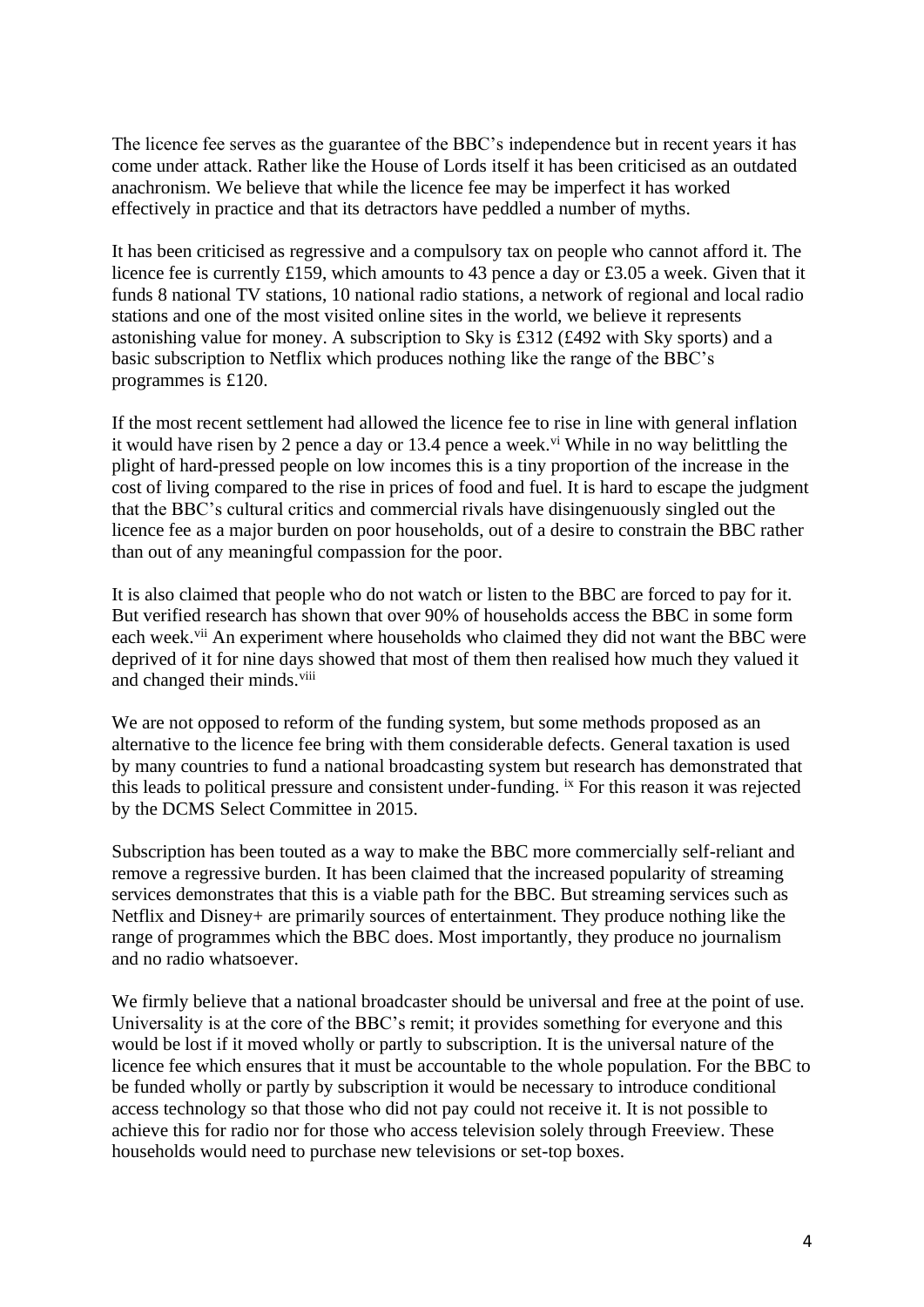Recent research has shown that there are 8 million adults who only watch Freeview television and many of them are in economically deprived or otherwise vulnerable groups. 4 million are in the C2DE socio-economic group, 3 million live alone, 2.7 million are over the age of 75 and 1.8 million have a disability. These groups watch more television than the average and rely on it for entertainment and company.<sup>x</sup> Many of them live in hard-to-reach areas, especially rural and in the north, for whom high speed, universal broadband is still the stuff of dreams.

It is also important to realise that the subscription costs of the major streamers do not represent the real costs of their product. They are generally loss-leading, loss-making or debtfunded and not wholly reliant upon subscriber revenue. $x$ <sup>i</sup> If the BBC were funded by subscription then there is no doubt at all that it would have to charge considerably more than the present licence fee to compensate for those who would choose not to pay it, some estimate by as much as  $50\%$ .<sup>xii</sup> Or it would have to take advertising, with the consequential loss of income to the existing commercial broadcasters.

Some people have suggested that the BBC should continue to provide some types of content – such as news and current affairs and children's programmes – for free, while offering other categories of programmes through subscription. But this would drive the BBC to put as many popular programmes as possible behind a paywall greatly to the detriment of those vulnerable groups who rely most on free-to-air services. This would instantly undermine the fundamental principle of a public service institution whose content is freely available to all. It would also deny free, easy access by poorer households to some of our most admired programmes. David Attenborough is now a household name, but how many would be willing to pay for a subscription to the BBC's Natural History Unit which nurtured his programmes for decades?

It is also extremely difficult to draw a strict line where public service content ends and entertainment begins – Childline is a by-product of a factual entertainment show, *Comic Relief* uses entertainment to support vulnerable children at home and abroad. Many soaps and dramas air social issues in an informed and balanced way and in a manner which chimes with a specifically British temperament, from domestic violence on *Eastenders* to thalidomide on *Call the Midwife.* Popular programming is a vital aspect of the BBC as a universal service.

A combination of free-to-air and subscription would also be more expensive since all funding systems have fixed collection costs and a hybrid system would inevitably mean a greater percentage of the income being spent on collection.

## **Reform**

We recognise that viewing habits are changing and we are open-minded about the need for reform of the funding system. More people now access television and radio through mobile phones, tablets and computers rather than TV sets or radios. Although the licence fee applies to television programmes, watched either live or though the iPlayer on any platform many people, especially young people, who do not have a television set feel no obligation to pay the licence fee and at present the iPlayer is not encrypted.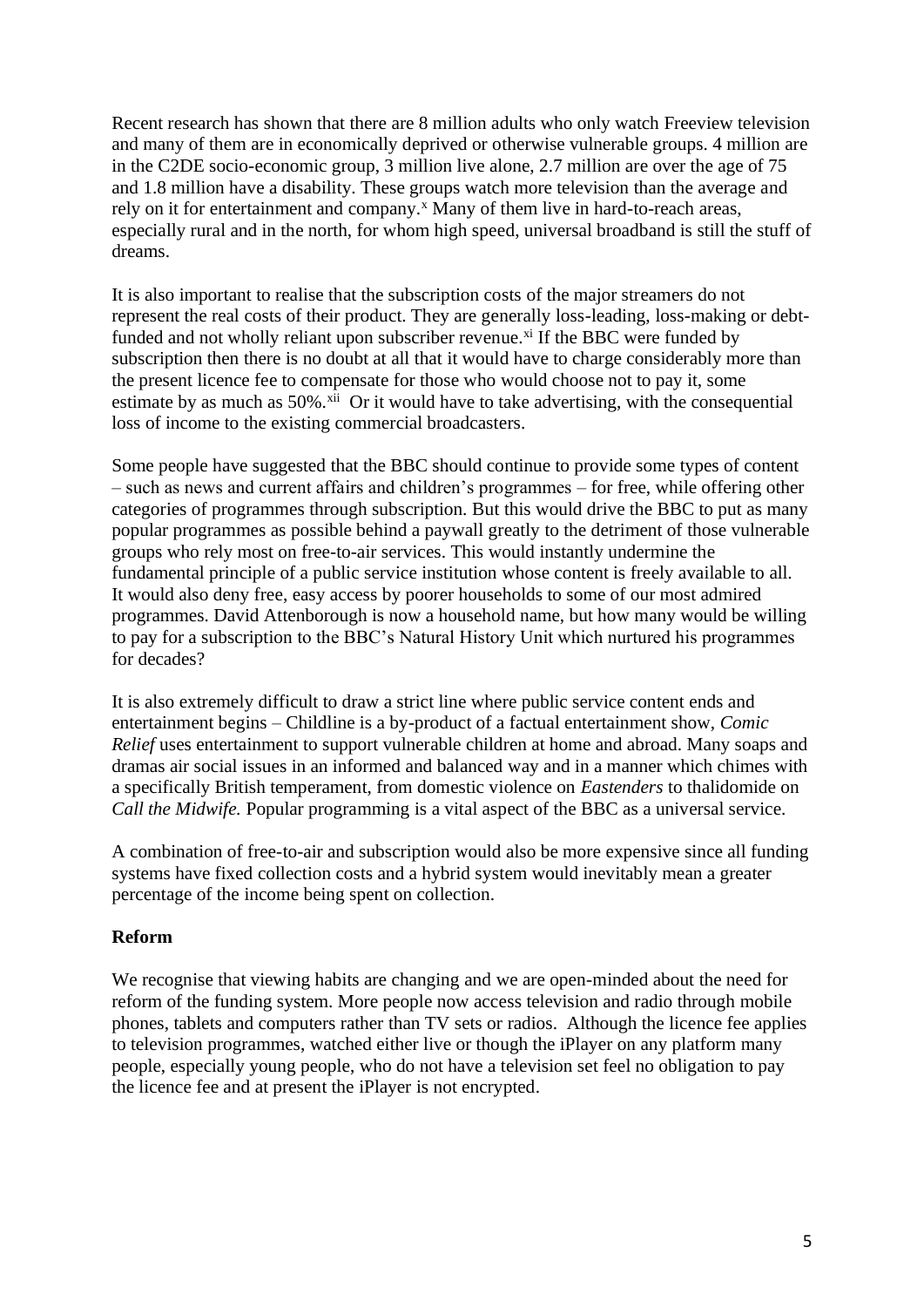This is a growing problem and one possible solution is a general household broadcasting levy which is independent of any device. This system operates in Germany and is applied to all households including second homes. It is collected by an independent agency and students, some unemployed people, some pensioners on low incomes and disabled people can apply for exemptions.<sup>xiii</sup> It currently stands at 220 euros (£182) a year, so it is more expensive than the licence fee.

Almost as important as the funding model itself is the manner in which it is decided, and by whom. Historically the level of the licence fee has been set behind closed doors, frequently accompanied by some unedifying behaviour by politicians. Any funding system should minimise interference from politicians in the day-to-day operations of the BBC, and must be at a sufficient level to sustain the BBC as an institution designed to serve the British public across all content genres and all platforms. We believe that it is vital that there should be an open and transparent consultation on any reform to the funding system of our national broadcaster and that this process should be accountable to both public and parliamentary scrutiny.

The starting point for any reform of the funding mechanism should be an awareness of what kind of BBC we want. The BBC is a national asset and we all benefit from its contribution to our civic and cultural life regardless of how much we consume individually. The BBC as an institution embodies British values and its strengths are recognised nationally and internationally and never more so than in times of acute national and international crises. It is in our democratic interest to preserve it and we should tread carefully – it is much easier to destroy institutions than to create them.

# **References**

<https://britishbroadcastingchallenge.com/our-mission/>

ii BBC Annual Report 2020/2021 <https://downloads.bbc.co.uk/aboutthebbc/reports/annualreport/2020-21.pdf>

iii 'Global Britain in a Competitive Age: Integrated Review of Security Defence, Development and Foreign Policy', CP 403 March 2021, P. 49-50 [https://www.gov.uk/government/publications/global-britain-in-a-competitive-age-the-integrated-review-of](https://www.gov.uk/government/publications/global-britain-in-a-competitive-age-the-integrated-review-of-security-defence-development-and-foreign-policy)[security-defence-development-and-foreign-policy](https://www.gov.uk/government/publications/global-britain-in-a-competitive-age-the-integrated-review-of-security-defence-development-and-foreign-policy)

iv Reuters Institute Digital News Report 2020

[https://reutersinstitute.politics.ox.ac.uk/sites/default/files/2020-06/DNR\\_2020\\_FINAL.pdf](https://reutersinstitute.politics.ox.ac.uk/sites/default/files/2020-06/DNR_2020_FINAL.pdf)

[https://www.vlv.org.uk/wp-content/uploads/VLV-Briefing-note-BBC-Funding-Settlement-final-17-January-](https://www.vlv.org.uk/wp-content/uploads/VLV-Briefing-note-BBC-Funding-Settlement-final-17-January-2022.pdf)[2022.pdf](https://www.vlv.org.uk/wp-content/uploads/VLV-Briefing-note-BBC-Funding-Settlement-final-17-January-2022.pdf)

<sup>&</sup>lt;sup>i</sup> The British Broadcasting Challenge launched in May 2021. Its aims are to promote a wideranging discussion about the future of British public service broadcasting and to ensure that debate is open, public and transparent.

<sup>v</sup> Research carried out by the Voice of the Listener and Viewer. VLV Briefing Note: BBC Funding Settlement, January 2022